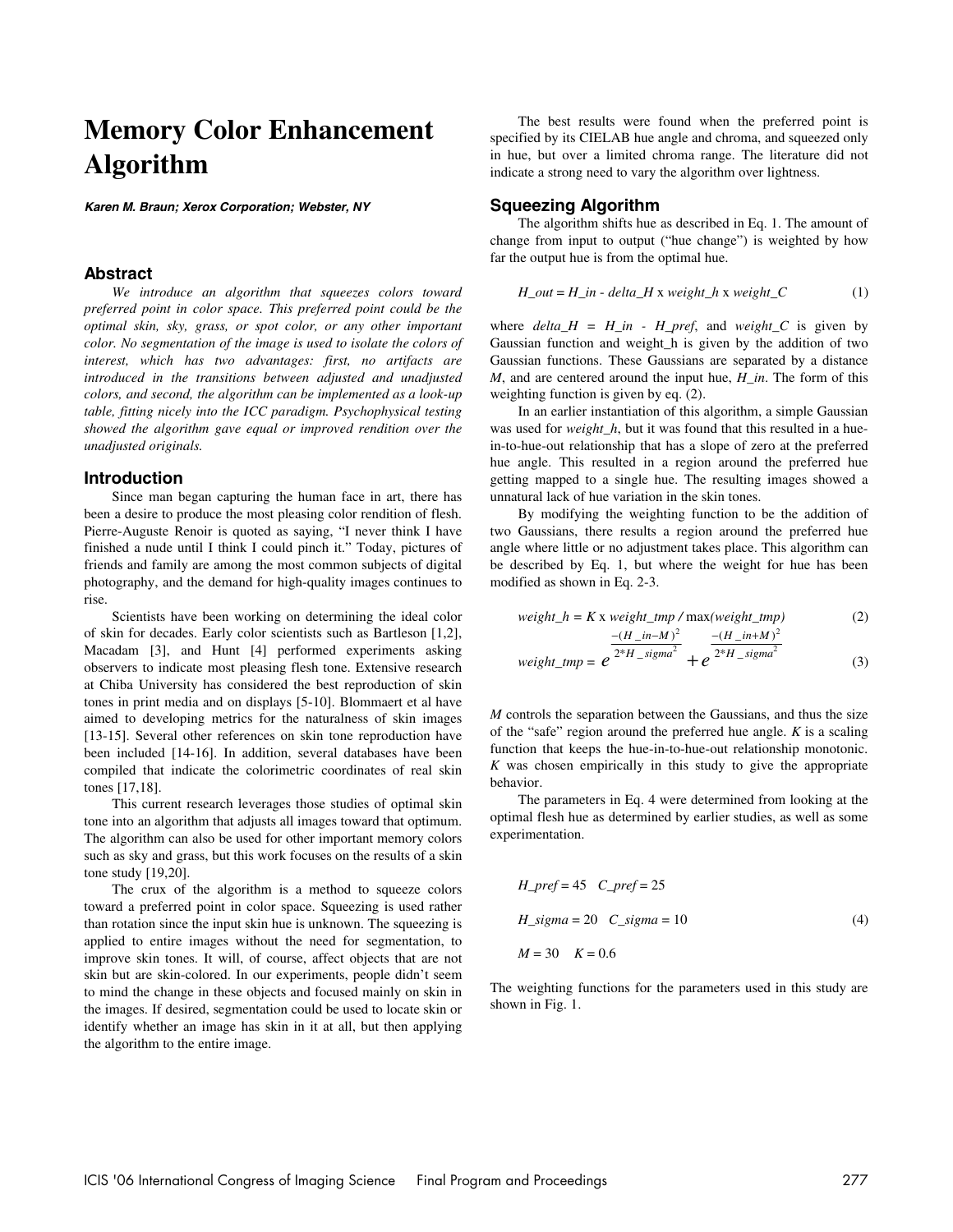

Fig. 1. Hue weighting function, weight\_h as a function on input angle, where the preferred hue angle is 45 degrees.

The relationship between *hue\_in* and *hue\_out* for the weighting functions and parameters given in this report is shown in Fig 2.



Fig. 2. The resulting effect of the hue squeezing using the double-Gaus method. The double-Gaus method more gradually compresses near the preferred hue angle than a single-Gaus function.

### **Psychophysical Experiment**

Fifteen consumer-quality images were selected from among digital camera pictures taken by some of the observers in the experiment. Three examples are shown in Fig. 4 along with the corrected images. Seventeen color-normal observers compared the uncorrected images from digital cameras to those with the squeezing algorithm applied for all the images. Observers were asked to select the image they preferred. Image content was primarily of Caucasian subjects, and observers were primarily Caucasian. One observer and one image subject, *gsharma1*, were Indian.

Fig. 3 shows the results. The images are labeled along the xaxis according to whom the image belonged. The black bar shows the percentage of people who preferred the hue-squeezed images and the white represents the percentage who preferred the uncorrected image. The smiley faces represent the opinions of the first-party observers. For example, observer J. Stinehour preferred the new algorithm to the original for *jstinehour1* and for *jstinehour2*, Observer N. Zeck preferred the squeezing algorithm for *nzeck1* and *nzeck2*, but not for *nzeck3*. Those observers are expected to be the most critical for those images. Their results agree very well with the average observer.



Fig. 3. Results of image quality experiment. The labels indicate the observer with whom the images are associated. The red bar indicates the percentage of observers who preferred the corrected image to the original (blue). The smiley face indicates whether the observer with whom the image is associated preferred the corrected (smiley at top) or original image (bottom).

In order to see if the results for each image were significantly different, a two-tailed test was again performed for  $\alpha = 90\%$  and as described in Eq. (5).

*H*<sub>0</sub>: 
$$
p = \frac{1}{2}
$$

Test statistic: 
$$
(V \text{-} np) / \sqrt{\sqrt{\cdot}} p(l - p)
$$
 (5)

Critical region:  $C = \{z: z \leq -z_{\alpha/2} \text{ or } z \geq -z_{\alpha/2}\}\$ 

The null hypothesis was accepted for four of the images in Fig. 3, namely *jstinehour2*, *sventura2*, *jbollman1*, and *sharrington1*, thus these adjusted images could be considered equivalent to the originals. In image *sharrington1*, the subject's shirt noticeably changed hue, possibly offsetting any improvement from the change in skin tone. The squeezing algorithm improved 10 of 15 images. For *nzeck3*, the only image where the adjusted image was not preferred by a stastically significant amount, the original and squeezed images were very close, so it was surprising that the results were as decisive as 76%-vs-24%. The squeezing algorithm removed a slight pinkishness from the lady's cheeks, perhaps leading to the preference for the original.